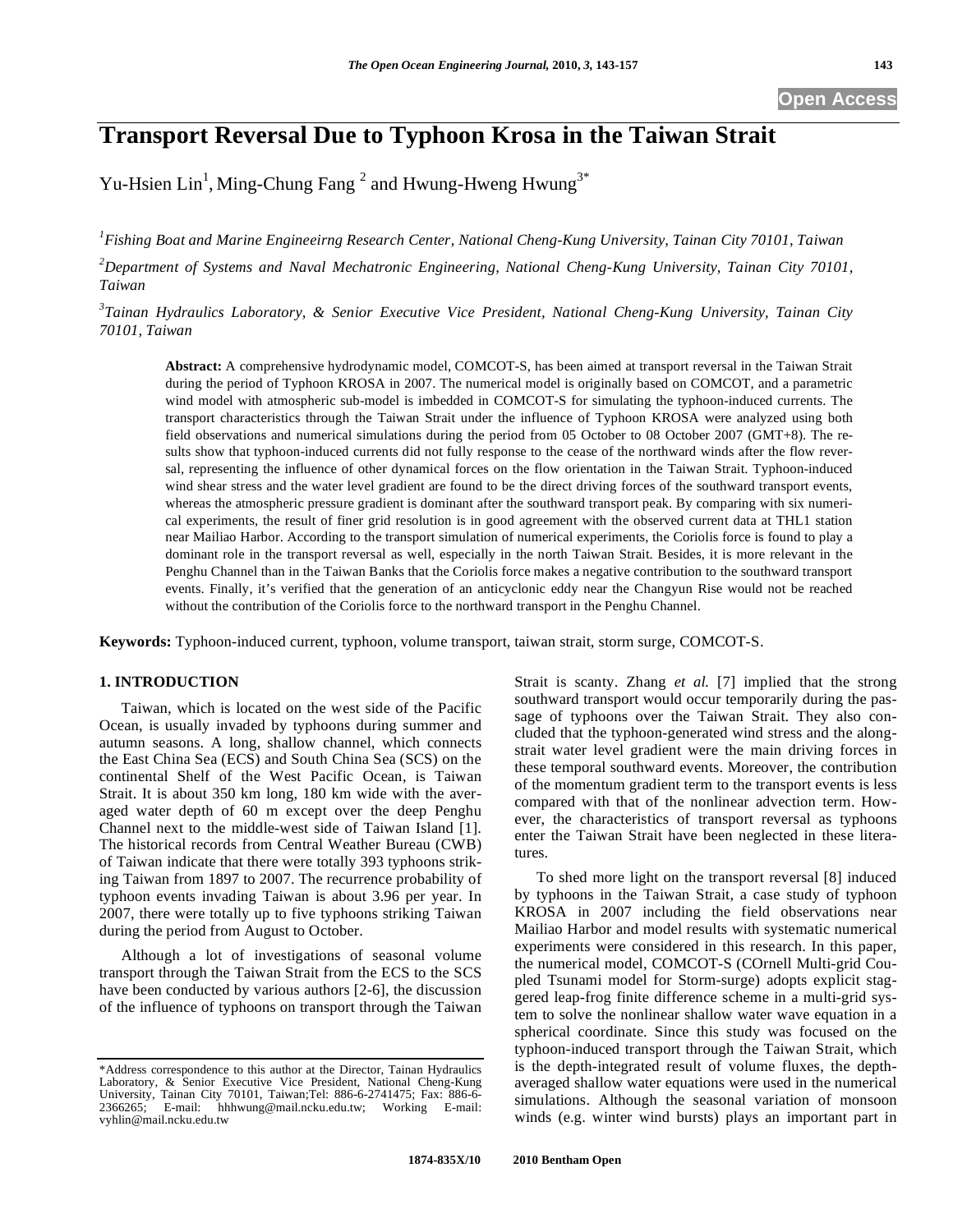determining the orientation of ocean currents in the Taiwan Strait, only the contribution of transient extreme weather of typhoon events to strait transport would be taken into account.

#### **2. MODEL DESCRIPTION**

The hydrodynamic model implemented in this study adopts a spherical coordinate in the multi-grid system. In COMCOT-S, the Non-Linear Shallow water Wave equation (NLSW, hereinafter) can be assigned to each specific sublevel grid and be solved by the staggered leap-frog finite difference scheme. The sub-level grid regions are dynamically connected. In the largest grid (main layer), the earth rotation is relatively prominent and the local water depth in the open ocean is much larger than the propagating wave amplitude. Thus, the nonlinear advective terms and the bottom friction terms can be neglected in this situation. However, as the wave propagates over a continental shelf and approaches coastal regions, the shoaling effect would be increasingly significant. In that case, the nonlinear advective term and bottom frictional term become prominent during the simulation procedure, while the significance of the Coriolis force diminishes. The governing equations, dynamic forcing of the model and the numerical scheme will be described in this section.

#### **2.1. Governing Equations**

The governing equations, including the depth-averaged continuity equation and the momentum equations, are utilized in a spherical coordinate system as follows.

$$
\frac{\partial \varsigma}{\partial t} + \frac{1}{R \cos \varphi} \left\{ \frac{\partial P}{\partial \psi} + \frac{\partial}{\partial \varphi} \left( \cos \varphi \cdot Q \right) \right\} = 0, \tag{1}
$$

$$
\frac{\partial P}{\partial t} + \frac{1}{R\cos\varphi} \frac{\partial}{\partial \psi} \left(\frac{P^2}{H}\right) + \frac{1}{R} \frac{\partial}{\partial \varphi} \left(\frac{PQ}{H}\right) + \frac{gH}{R\cos\varphi} \frac{\partial \varsigma}{\partial \psi} - fQ
$$
\n
$$
= -\frac{h}{\rho R\cos\varphi} \frac{\partial P_a}{\partial \psi} + \frac{1}{\rho} \left(F_{\psi}^s - F_{\psi}^b\right),
$$
\n(2)

$$
\frac{\partial Q}{\partial t} + \frac{1}{R\cos\varphi} \frac{\partial}{\partial \psi} \left(\frac{PQ}{H}\right) + \frac{1}{R} \frac{\partial}{\partial \varphi} \left(\frac{Q^2}{H}\right) + \frac{gH}{R} \frac{\partial \zeta}{\partial \varphi} + fP
$$
\n
$$
= -\frac{h}{\rho R} \frac{\partial P_a}{\partial \varphi} + \frac{1}{\rho} \left(F^s_{\varphi} - F^b_{\varphi}\right),
$$
\n(3)

where

 $(\psi,\varphi)$ : longitude and latitude of the earth,

R: earth radius,

*H*: total water depth  $(= \alpha + h)$ ,

*æ*: free surface elevation,

*h* : still water depth,

*P*, *Q*: volume fluxes in longitude and latitude,

*g*: gravitational acceleration,

*Pa* : ambient pressure,

*f* represents Coriolis parameter, equaling to  $2\omega \sin \phi$ , whereas  $\omega$  is the angular speed while the earth rotates.

The bottom shear stress terms are modeled by using the Manning's formula as follows,

$$
F_{\psi}^{b} = \frac{\rho g n^{2}}{H^{7/3}} P\left(P^{2} + Q^{2}\right)^{1/2},
$$
 (4)

$$
F_{\varphi}^{b} = \frac{\rho g n^{2}}{H^{7/3}} Q\left(P^{2} + Q^{2}\right)^{1/2},
$$
\n(5)

In the present study, the Manning's relative roughness coefficient, *n*, is given as bottom friction coefficient.

The surface wind shear stress is computed by conventional bulk formula as:

$$
F^s = \rho_a C_d \left| \overline{V_w} \right| \overline{V_w}, \tag{6}
$$

where  $V_w$  $\overline{\phantom{a}}$ is wind speed at height of 10 m,  $\rho_a$  is air density and the drag coefficient,  $C_d$ , would be introduced in the next section.

## **2.2. Modeling of Typhoon Winds**

The  $C_{d}$  coefficient in Eq. (6) is assumed to vary with

$$
10^{3}C_{d} = \begin{cases} 2.16 & |\overline{V_{w}}| \ge 26ms^{-1} \\ 0.49 + 0.065|\overline{V_{w}}| & 10ms^{-1} \le |\overline{V_{w}}| < 26ms^{-1} \\ 1.14 & 3ms^{-1} \le |\overline{V_{w}}| < 10ms^{-1} \\ 0.62 + 1.56\sqrt{\overline{V_{w}}} & 1ms^{-1} \le |\overline{V_{w}}| < 3ms^{-1} \\ 2.18 & |\overline{V_{w}}| < 1ms^{-1}, \end{cases}
$$
 (7)

The  $C_d$  formula follows the result by Large and Pond [9] when the local wind speed is less than  $26 \text{ ms}^{-1}$ , otherwise, it would be assumed as a constant value suggested by Powell *et al.* [10].

The Holland model [11] provides a wind field directly from input values of  $R_{\text{max}}$  (radius of the maximum winds) and  $P_c$  (the atmospheric pressure in the storm center), based on the exponential distribution of the atmospheric pressure with a peakness parameter *B*.

$$
P = P_c + \left(P_n - P_c\right) \exp\left[-\left(\frac{R_{\text{max}}}{r}\right)^{\beta}\right],\tag{8}
$$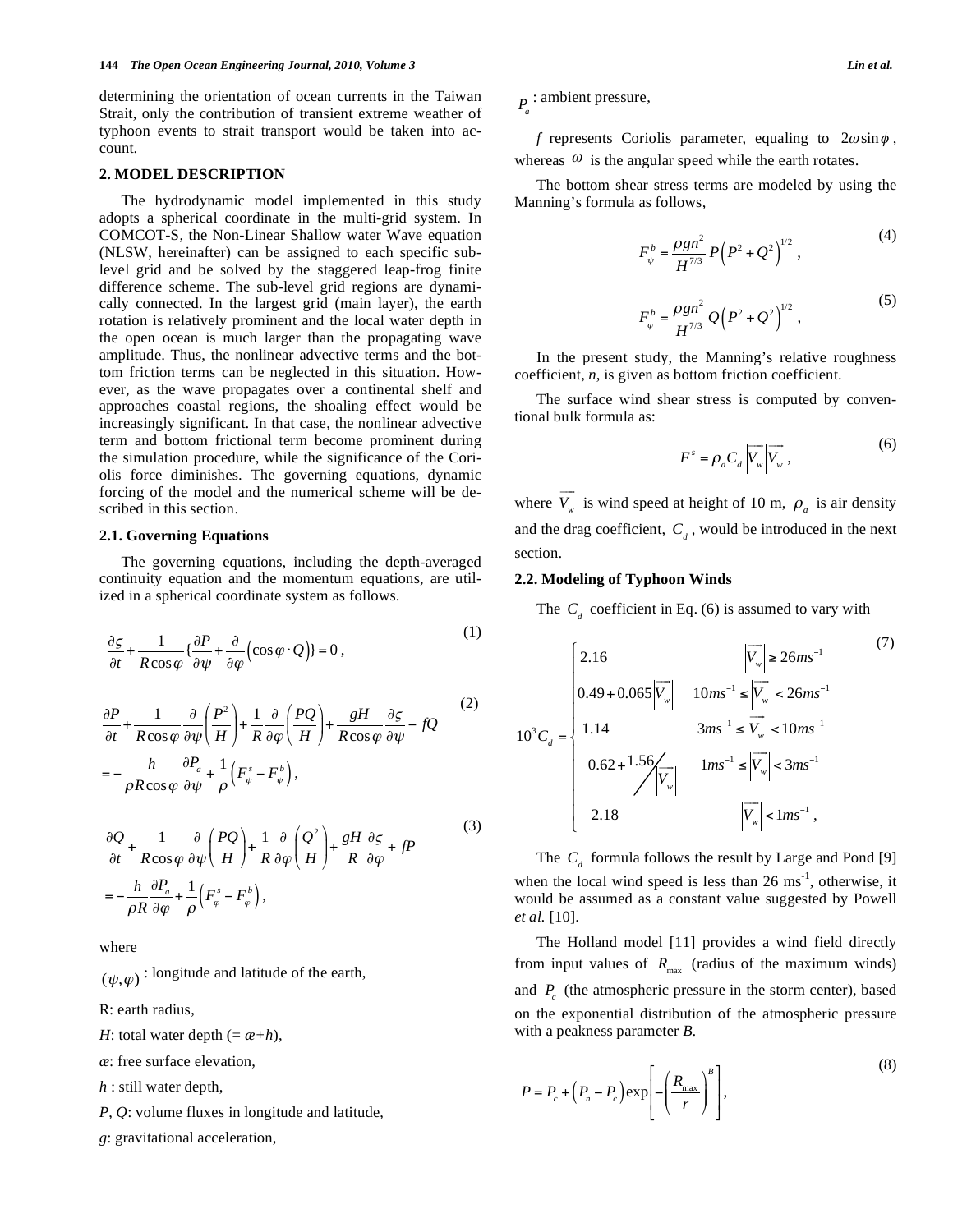where *P* is the atmospheric pressure at radius *r* (radius starting from the storm center) and  $P<sub>n</sub>$  is the ambient pressure. The resulting wind speed suggested by Phadke *et al.* [12] is called the gradient wind speed and is given by

$$
V_{g} = \sqrt{\frac{B(P_{n} - P_{c})}{\rho_{a}} \left(\frac{R_{\text{max}}}{R}\right)^{B} \exp\left[-\left(\frac{R_{\text{max}}}{r}\right)^{B}\right] + \frac{r^{2} f^{2}}{4} - \frac{rf}{2},
$$
\n(9)

where *f* is the Coriolis parameter and  $\rho_a$  is the air density. The wind speed near  $R_{\text{max}}$  becomes

$$
V_{g\text{max}} = \sqrt{\frac{B(P_n - P_c)}{\rho_a} \exp[(-1)^B + \frac{r^2 f^2}{4} - \frac{rf}{2}},\tag{10}
$$

Harper and Holland [13] recently suggested an empirical relation for *B*

$$
B = 2 - \frac{P_c - 900}{160} \text{ for } 1.0 < B < 2.5
$$
 (11)

For a stationary typhoon, the inflow angle at the surface is approximated as a function of *R* as:

$$
\beta = 10^o \left( 1 + \frac{R}{R_{\text{max}}} \right) \text{ for } 0 \le R < R_{\text{max}},
$$
\n
$$
\beta = 20^o + 25^o \left( \frac{R}{R_{\text{max}}} - 1 \right) \text{ for } R_{\text{max}} \le R < 1.2 R_{\text{max}}, \tag{12}
$$

$$
\beta = 25^o \text{ for } R \ge 1.2 R_{\text{max}} \,,
$$

where  $\beta$  is measured inward from the isobars [14].

Since typhoon winds in the northern hemisphere spin in the counter-clockwise direction, the forward motion of typhoon would increase the wind speed in the right quadrants and decrease the wind speed in the left. Jelesnianski [15] suggested a following equation to account for the forward motion of a slow-moving typhoon:

$$
U\left(R\right) = \frac{R_{\text{max}}R}{R_{\text{max}}^2 + R^2} V_f \,,\tag{13}
$$

where  $V_f$  is the forward velocity of the storm and  $U(R)$  is the correction term, which is vectorially added to the axisymmetric wind field from the parametric model.

#### **2.3. Numerical Scheme**

Explicit leap-frog finite difference scheme has been adopted to solve the NLSW in the previous literatures [16, 17]. The nonlinear advective terms are discretized with an upwind scheme. In general, the upwind scheme is considerably stable and produces some numerical dissipation. But if the velocity gradient in the fluid field is not too steep and if the stability criterion,  $\sqrt{gh \cdot \Delta t / \Delta x}$  < 1, is satisfied, upwind formulation is preferred for nonlinear advective terms [18]. The linear terms of the governing equations are discretized by the leap-frog finite difference scheme, as well.

By using multi-grid system, COMCOT-S is capable of simultaneously calculating the wave propagation in deep ocean and the inundation in the coastal areas of interest. In the multi-grid system, the finer grids adopt a smaller grid size and time step and are nested inside a larger grid. During the simulation procedure, the finer grids will be assigned to resolve wave profiles in shallow water regions. Therefore, when the water depth varies within the largest layer, it might be desirable that different grid size and time step size be employed in different sub-grids. At the beginning of each time step, along the boundary of two different grids, the volume flux is interpolated from the larger grid into the finer grid. The water surface elevations and the volume fluxes in the finer grids are calculated and the resulting free-surface elevations are averaged to update those values in the coarser grids. In addition, the volume fluxes in the coarser grids can be updated. The advantage of multi-grid system is that we can simulate the dynamics of storm-induced currents in the nearshore regions with high spatial and temporal resolutions, and can maintain a high computational efficiency, simultaneously.

A dynamically coupled system of nested grids was employed to simulate the storm surge propagation from the Pacific Ocean toward the Taiwan Strait with the flow variation under consideration. Table **1** gives the spatial extent and the resolution of the coarser and finer grids as well as the governing equations used**.** The outer domain (Fig. **1**), covered with the largest grid size (main grid, L1 hereinafter), ranges from 115  $\mathrm{^oE}$  to 135  $\mathrm{^oE}$  in longitude and from 15  $\mathrm{^oN}$  to 29  $\mathrm{^oN}$ in latitude, with a grid resolution of 1'  $(-1.8 \text{ km})$ . The bathymetry and land elevation for L1 were extrapolated and obtained from ETOPO1 data (http://www.ngdc.noaa.gov/ mgg/global/global.html) and 2007 geodetic survey data of industrial park of an offshore-island in Yunlin County, with grid dimension  $1201 \times 841$ .

The bathymetric data for L2, as indicated in Fig. (**2**), ranges from  $116.5$  °E to  $121.0$  °E in longitude and from 23.0

**Table 1. Model Information of the Nested Grids Implemented in the Numerical Simulations** 

| Grid No. |                         | <b>Extent of Grid (Geographic, WGS94)</b> | <b>Grid Dimension</b> | <b>Grid Resolution</b>             |  |
|----------|-------------------------|-------------------------------------------|-----------------------|------------------------------------|--|
|          | Longitude $(^{\circ}E)$ | Latitude $(^{\circ}N)$                    |                       |                                    |  |
|          | 115-135                 | $15-29$                                   | 1204-841              | $1 \text{ min } (-1.8 \text{ km})$ |  |
|          | 116.5-121               | $23 - 25$                                 | 1351-601              | $0.2 \text{ min } (-360 \text{m})$ |  |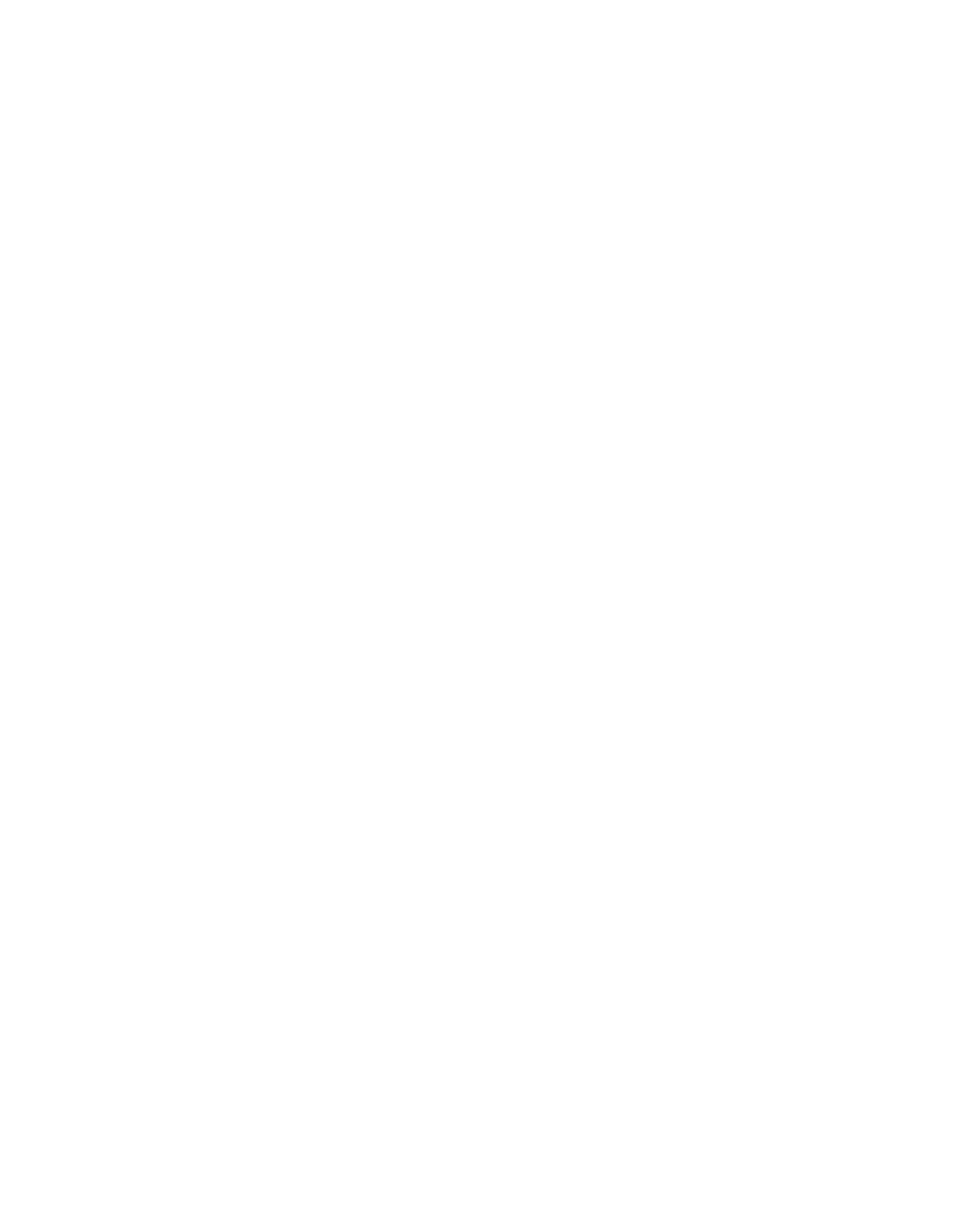## **Table 2. Young 05103 Wind Monitor**

| Measurement              | Wind Speed<br>1.                                 |
|--------------------------|--------------------------------------------------|
|                          | Wind Direction<br>2.                             |
| Ranges                   | 1. $0 \sim 60$ m/s                               |
|                          | 360° mechanical, 355° electrical (5° open)<br>2. |
| Output Frequency         | $0.098$ m/s per Hz                               |
| <b>Transducer Output</b> | Regulated DC voltage, 15 VDC max                 |
| Gust survival            | $100 \text{ m/s}$                                |
| Accuracy                 | $\pm 0.3$ m/s<br>-1.                             |
|                          | $\pm 3^\circ$<br>2.                              |

**Table 3. Current Self-recording Type Instrument (Valeport 308)** 

| <b>Sensor Specifications</b> | Type              | Range                       | Accuracy                                          | <b>Resolution</b>   |
|------------------------------|-------------------|-----------------------------|---------------------------------------------------|---------------------|
| Speed                        | Impeller          | $0.03 - 5m/s$               | $0.15 \sim 5 \, \text{m/s} \leq 1.5\%$ of reading | 0.01 <sub>m/s</sub> |
| Direction                    | Flux gate compass | $0^{\circ}$ ~360 $^{\circ}$ | $\pm 2^{\circ}$                                   | $0.25^{\circ}$      |

tor, Young 05103 (Table **2**), which was mounted 12 m above the sea level over the platform. The interval of wind measurement is 3 minutes. The current data were obtained from the current self-recording type instrument, Valeport 308 (Table **3**), which was deployed -13 m beneath the mean sea level. Each data interval of currents is 5 minutes for data acquisition.

After data acquisition is over, each data set would be subsequently stored on the hard disk. The data transmission is based on GPRS (General Packet Radio Service), which was deployed by Tainan Hydraulics Laboratory. Consequently, the digital signals of winds and currents would be transmitted back to the information center at Tainan Hydraulic Laboratory for further processing.

At the local station, the tidal components of ocean currents were analyzed via a least square fit method. Then the tidal components were removed from the original data. The filtered signals via a nonlinear second power function fit method were performed for the wind and current data after removing the observational noises.

# **5. RESULTS AND DISCUSSION**

# **5.1. Typhoon KROSA**

As typhoon KROSA passed through the west-central Philippine Sea about 500 miles northeast of the Philippines in the general direction of Taiwan, it was increasingly developed into a powerful category 4 typhoon on the Saffir-Simpson scale. KROSA is the Cambodian word for crane. Typhoon KROSA experienced rapid intensification beginning at around 02:00 02 October (GMT+8) due to enhanced upper level outflow and ocean warm eddy. This allowed KROSA to reach super typhoon strength by 14:00 05 October (GMT+8) and attain maximum intensity of 55 m/s 84 hrs later (Table **4**). Typhoon KROSA made landfall on Ilan County at around 22:30 October 06 (GMT+8) and (Fig. **3**), subsequently, tracking along the northeastern coast of Taiwan and departured at around 23:20 October 06 (GMT+8). The last bulletin on KROSA was issued by the Joint Typhoon Warning Center at 02:00 09 October (GMT+8), while it dissipated as an extra-tropical system in the ECS.

Typhoon KROSA was one of the most intense typhoons to strike Taiwan in 2007. Nine fatalities were reported and a further 57 injuries occurred as Typhoon KORSA tracked over Taiwan Island. Taiwan Island sustained property damage, flight cancellations and extensive loss of electricity during the period of Typhoon KROSA. The mountain areas received severe significant precipitation and there were six townships where landslides were reported. As Typhoon KROSA made landfall with an intensity of approximately 40.54 m/s, it caused about 37 million dollars in agricultural losses.

## **5.2. Driving Forces and Typhoon-Induced Currents**

In this study, COMCOT-S was used to calculate the atmospheric pressure and sea surface wind stress for the subsequent simulation of volume fluxes and surge heights. The model includes the multi-grid system with two different grid resolutions and a function of moving boundary scheme. COMCOT-S requires four input parameters, such as the location and pressure of storm center, the radius of the maximum winds, and the ambient pressure. All the necessary parameters mentioned above were acquired from CWB. The atmospheric pressure and wind fields were calculated at 3 hourly interval by COMCOT-S. Subsequently, the numerical model was driven for 60 hours with 1 second time-step size using the atmospheric pressure and wind data as driven inputs.

Fig. (**4a, b**) show comparisons between observations performed at the THL1 station near Mailiao Harbor and the modeling wind data in the longitudinal and latitudinal directions, respectively. The correlation coefficient  $(C<sub>r</sub>)$  value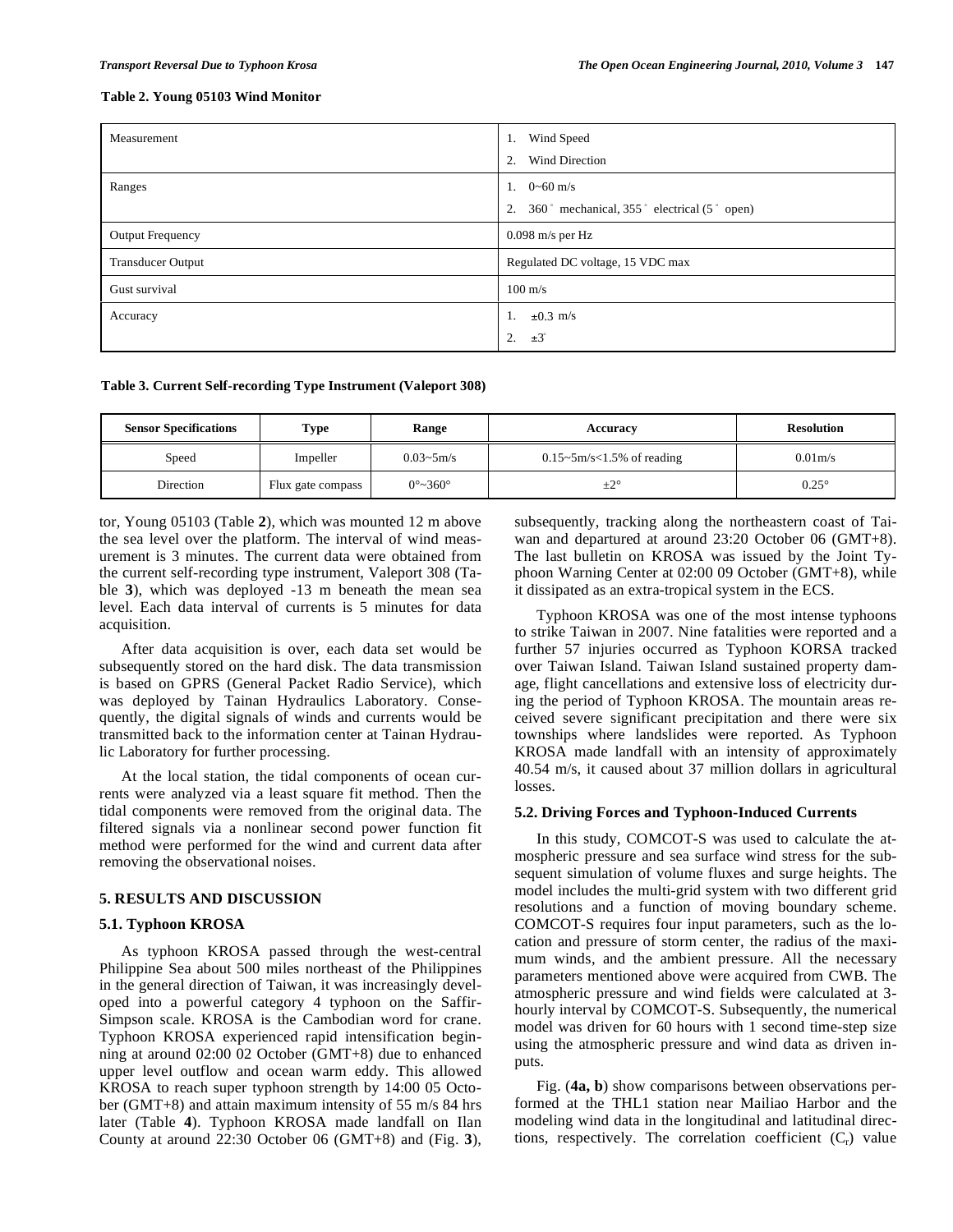| Table 4. The Information of Typhoon KROSA (Source from CWB) |  |  |  |  |  |  |  |
|-------------------------------------------------------------|--|--|--|--|--|--|--|
|-------------------------------------------------------------|--|--|--|--|--|--|--|

| Time (LST) | Lon. $(^{\circ}E)$ | Lat.(°N) | $P_c(mb)$ | $R_{max}$ (km) | <b>Max. Wind Speed</b><br>(m/s) |
|------------|--------------------|----------|-----------|----------------|---------------------------------|
| 10/05      |                    |          |           |                |                                 |
| 14:00      | 124.9              | 20.9     | 925       | 300            | 55                              |
| 17:00      | 124.8              | 21.4     | 925       | 300            | 55                              |
| 20:00      | 124.8              | 21.8     | 925       | 300            | 55                              |
| 23:00      | 124.4              | 22.5     | 925       | 300            | 55                              |
| 10/06      |                    |          |           |                |                                 |
| 02:00      | 124.1              | 22.8     | 925       | 300            | 55                              |
| 05:00      | 123.8              | 23.4     | 925       | 300            | 55                              |
| 08:00      | 123.5              | 23.8     | 925       | 300            | 55                              |
| $11:00$    | 123.0              | 24.5     | 925       | 300            | 55                              |
| 14:00      | 122.4              | 24.5     | 925       | 300            | 55                              |
| 17:00      | 121.8              | 24.0     | 940       | 300            | 50                              |
| 20:00      | 122.0              | 24.2     | 940       | 300            | 45                              |
| 23:00      | 121.9              | 25.0     | 945       | 300            | $40\,$                          |
| 10/07      |                    |          |           |                |                                 |
| 02:00      | 121.1              | 25.5     | 960       | 300            | 40                              |
| 05:00      | 120.7              | 25.6     | 965       | 300            | 35                              |
| 08:00      | 120.7              | 25.9     | 975       | 300            | 35                              |
| 11:00      | 120.7              | 26.4     | 980       | 300            | 35                              |
| 14:00      | 120.7              | 26.8     | 985       | 200            | 33                              |
| 17:00      | 120.5              | 27.4     | 988       | 200            | $30\,$                          |
| 20:00      | 120.3              | 27.7     | 990       | 150            | $28\,$                          |
| 23:00      | 120.2              | 27.9     | 992       | 100            | 25                              |
| 10/08      |                    |          |           |                |                                 |
| 02:00      | 120.1              | 27.9     | 992       | 100            | $23\,$                          |

between their wind speeds in the longitudinal direction exceeds 0.84 while the root-mean-sqaure error is 5.56 m/s. For the wind components in the latitudinal direction, the  $C_r$  is 0.93 and the RMS error is 4.55 m/s. In general, the simulated wind data compare well with the field observations in this sea area, and the wind components in the latitudinal direction shows better comparisons than those in the longitudinal direction. In Fig. (**4c, d**), the time series of storm-induced currents of both observed and numerical results are illustrated in the longitudinal and latitudinal directions as well. The results show that the current series in these two directions varied almost synchronously and the curves of numerical and observed data were nearly coincident. Although the current data in the latitudinal direction (Fig. **4d**) indicate that an underestimated value of numerical results appeared in the southward current peak, the current data basically show good

agreements during this period. Both the  $C<sub>r</sub>$  values between current speeds of simulations and observations are found to exceed 0.95 in the longitudinal and latitudinal direction, respectively. For the RMS errors in Fig. (**4c, d**), the results appear the values of 0.019 m/s and 0.041 m/s, respectively.

Fig. (**5a-c**) indicate the distribution of current vector fields in the Taiwan Strait with respect to the time-series of typhoon induced currents and local winds at THL1 computed from COMCOT-S at 19:00 06 October (GMT+8). The typhoon center was then located off the east coast of Taiwan Island, four hours before landing on Ilan County. The results in Fig. (**4**) show that the typhoon-induced currents at THL1 are highly sensitive to the typhoon winds due to the relatively shallower water depth of the observation station (about -13m) near the coasts. It's evident in Fig. (**5a**) that typhoon induced currents mainly moved southwestward along the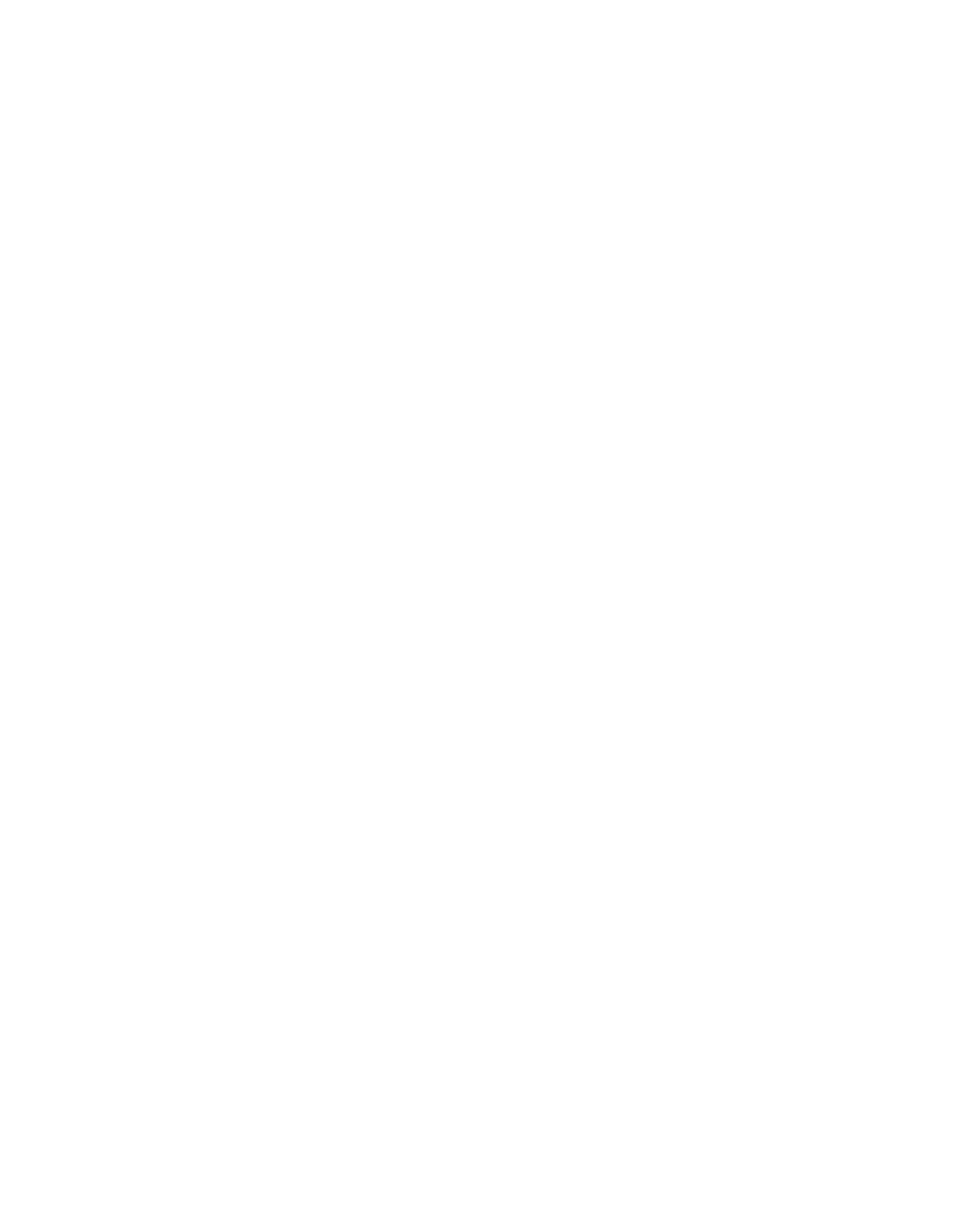

**Fig. (5).** (a) The variation of typhoon-induced currents in the Taiwan Strait. Time series of modeling (b) typhoon-induced currents and (c) wind speeds at THL1 (indicated as the red solid circle) at 19:00 06 October (GMT+8).



 $\bullet$ 

(a) (a)

**Fig. (6).** The same as in Fig. (**5**). but at 09:00 07 October (GMT+8).

<sup>o</sup>E, 25.9 <sup>o</sup>N) in the north side of the Taiwan Strait. In the sea area of central Taiwan Strait, the southward currents were relatively unimpeded by the CYR and bifurcated slightly at the north reach of the Taiwan Strait. The southward flow observed at THL1 became nearly stagnant (Fig. **6b**) as the original southeastward winds ended and turned eastward (Fig. **6c**). Particularly, the southward intrusion flows over

and beyond the CYR presented an evident reduction in magnitude. It's clearly found that a U-shaped flow pattern occupying in the north portion of the CYR, with a nearly stagnant flow observed at THL1. It's noted that one branch continues southward over the CYR, while the other branch moves around the CYR along its western flank.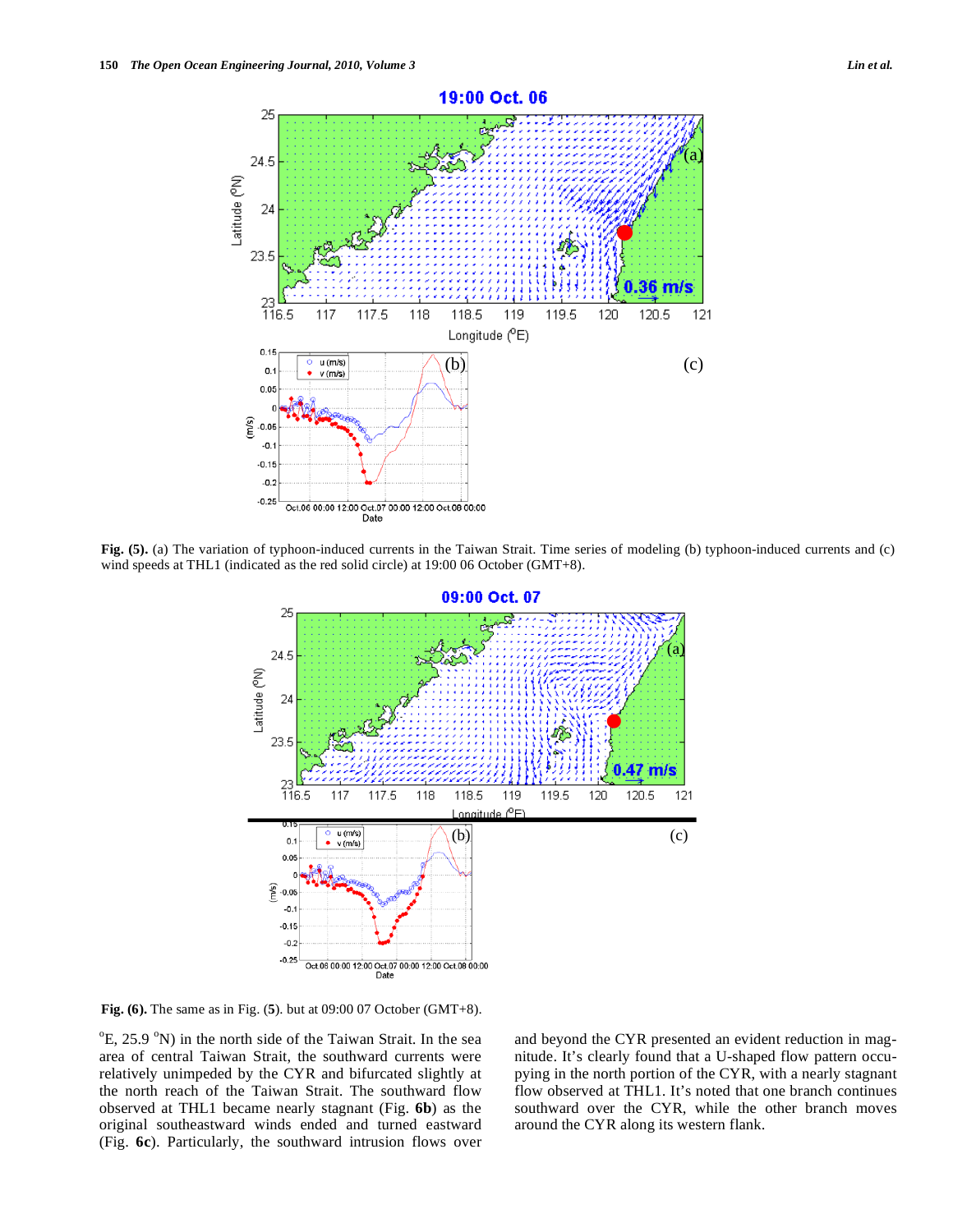

**Fig. (7).** The same as in Fig. (**5**). but at 15:00 07 October (GMT+8).

As Typhoon KROSA moved close to the mainland coasts  $(120.7 \text{ °E}, 26.8 \text{ °N})$ , it is interesting to find that the flow pattern in the Taiwan Strait (Fig. **7a**) turned northward principally. Compared to the case of typhoon center in the middle reach of the Taiwan Strait (Fig. **6c**), the northeastward winds weakened even further as the low-pressure system decreased its strength ( $P_a$  = 985 mb). Although the strongest northward current was reached at 15:00 07 October (GMT+8) (Fig. **7b**), the northward winds continued to decrease its intensity in the latitudinal direction (Fig. **7c**). It's assumed that other external forces of the typhoon may have influences on the flow reversal in the Taiwan Strait. In addition, the formation of an anticyclonic eddy was well developed in the north reach of the Taiwan Strait, which is near to the northwest side of the CYR. Wu *et al.* [1] suggested that the ocean currents passing through the Taiwan Strait in winter will induce an anticyclone due to the existence of the CYR. Meanwhile, it is seen that the confluence of northward and southward currents will complicate the flow pattern in the middle reach of the Taiwan Strait.

## **5.3. Typhoon-Induced Transport Events through the Taiwan Strait**

Typhoon-induced transport through the entire strait was calculated directly by using the output current data from COMCOT-S and integrated bathymetry information in this study. The northern section is averaged over the domain from 119  $\mathrm{^oE}$  to 121.25  $\mathrm{^oE}$  and from 25  $\mathrm{^oN}$  to 25.25  $\mathrm{^oN}$ . The southern section is averaged over the domain from  $116.5 \text{ }^{\circ}E$ to 120.25  $^{\circ}$ E and from 23 $^{\circ}$ N to 23.25  $^{\circ}$ N. As for the volume transport calculation, the velocity data perpendicular to the transection were depicted at each segment and averaged over

one hour. The output velocity was assigned to the center of each grid and the local water depth was gridded by the integrated bathymetry data for each segment from west to east boundary. Subsequently, the volume transport (*q*) through the transection at each time-step could be calculated as:

$$
q = \sum_{i=1}^{N} v_{i=1\ldots,T,i} \cdot \left(h_i \cdot \Delta b\right)
$$
 (15)

where  $\Delta b = R \cos \varphi \cdot \Delta \psi$  is the width of each segment, *i* is the segment number, *N* is the total number of the segments along the transect, and  $h_i$  is the local water depth at each segment. Note that *t* is the time-step number, and  $T = 60$ hours is the total number of the recorded time history.

Fig. (**8**) indicates the mean values of transport throughout the Taiwan Strait and over the northern and southern sections, respectively. The transport series through these two sections are almost consistent and vary with a time lag of 5 hours for the southward transport peak. The southward transport peak through the northern entrance was occurred at 03:00 07 October (GMT+8), whereas the peak of the southern section was at 08:00 07 October (GMT+8) It is interesting to find that the transport reversal through the northern section was occurred at 16:30 07 October (GMT+8) which was three hours slower than that through the southern section (13:30 07 October, GMT+8). In order to obtain the characteristics of the transport events due to typhoons and analyze the influences of the driving forces on the transport variation through the Taiwan Strait, dynamic analysis is necessary and would be discussed in the following. The modeling results of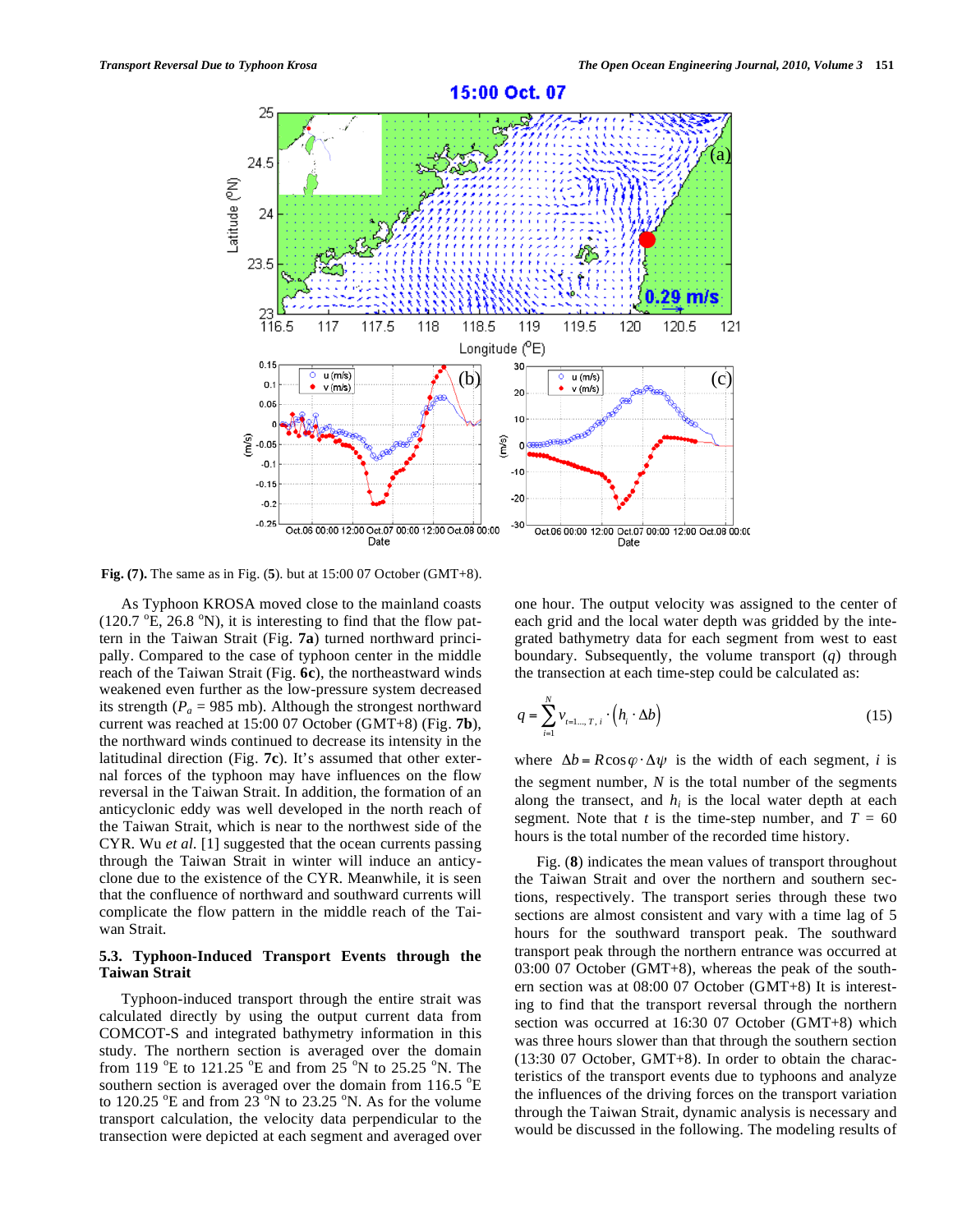

**Fig. (8).** Time series of volume transport throughout and at the both sections of the Taiwan Strait during the period of 14:00 05 October to 02:00 08 October (GMT+8). Note that the northward transport is positive and the southward transport is negative.



**Fig. (9).** Time series of volume transport components at the (a) north section and (b) south section of the Taiwan Strait during the period of 14:00 05 October to 02:00 08 October (GMT+8).

Fig. (**5-7**) present that the flow reversal in the Taiwan Strait was occurred as Typhoon KROSA moved close to the mainland coasts. The transport reversal of the north section happened at 17:00 07 October (GMT+8) while the northward transport peak of the south section was reached. This is partly due to the fact that a frictional adjustment time is required for the water body to reach a certain speed at which the bottom stress balances the wind shear stress during this period of time. In other words, the northward winds have to overcome the strong southward flow before it leads a northward flow. The previous studies [1, 5] demonstrated that the monsoon winds can also lead the currents in the Taiwan Strait for the same reason.

Wu *et al.* [5] derived a statistical formula between volume transport through the Taiwan Strait and along-strait wind stress obtained by averaging the QSCAT wind stress in the domain 118  $^{\circ}$ E to 120  $^{\circ}$ E and from 23  $^{\circ}$ N to 25  $^{\circ}$ N. Their results presented that the volume transport through the strait is not only contributed by wind stress but also a surface pressure gradient force. It is indicated in Fig. (**9a**) that wind stress term resulted in the evident contribution to the southward transport events over the north section at 01:00 LST 07 October, almost in accordance with the southward peak of the water level gradient term at 02:00 07 October (GMT+8). It should be noticed that the peak of the southward transport over the north section begins to decrease with respect to the decrease of southward dynamical forces of wind stress and water level gradient terms, but with the increase of the atmospheric gradient term. The output results in Fig. (**10**) exhibit that the influences of the dynamical forces on the transport events are significant over the north section (Fig. **10a**) than those over the south section (Fig. **10b**). It is usually known that the typhoon structure becomes weak due to energy decreasing by bottom friction of land. Accordingly, the southward wind, as Typhoon KROSA moved close to the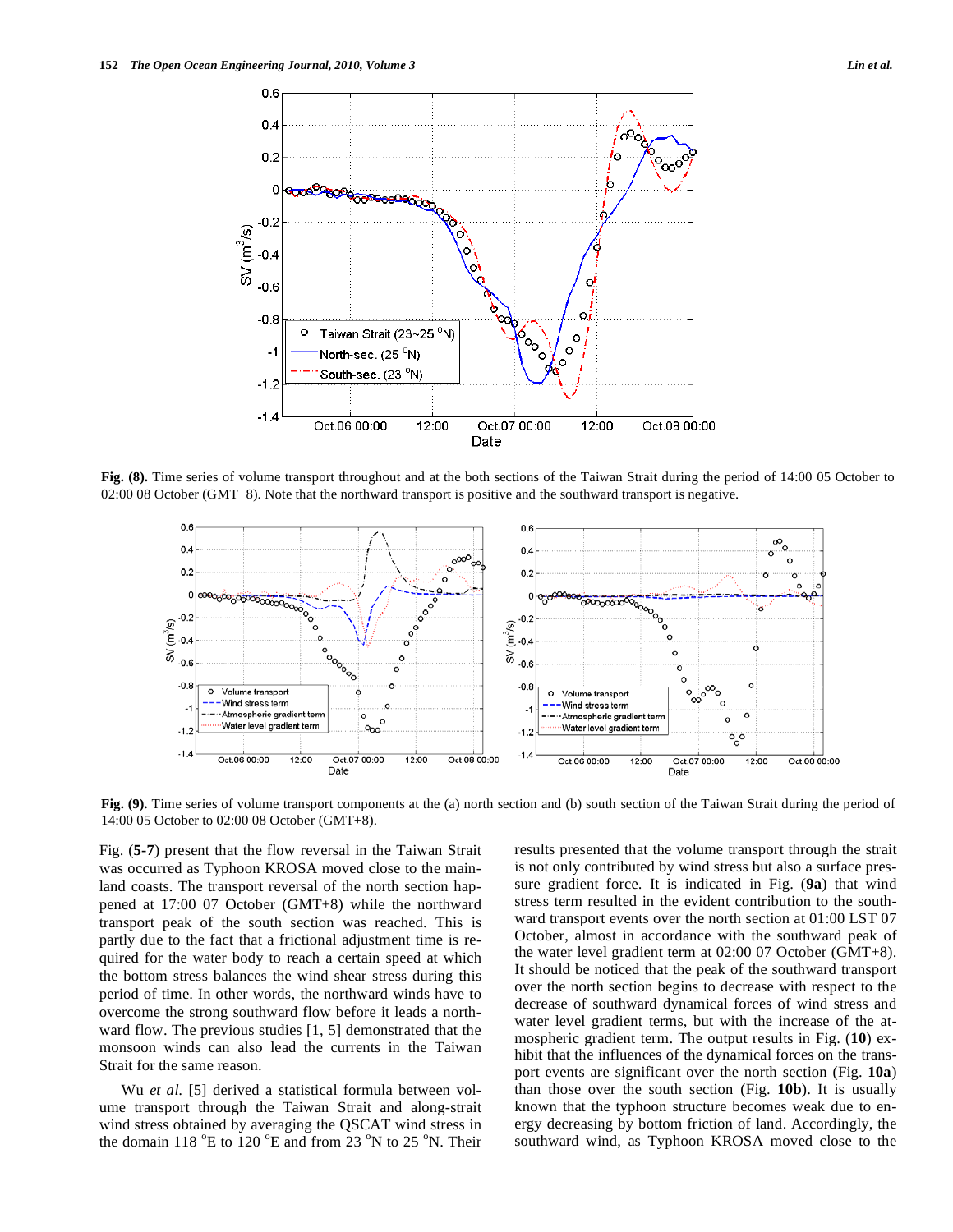

**Fig. (10).** The modeling results for (a) the distribution of the wind vectors; (b) the water level pattern and (c) the atmospheric pressure field in the Taiwan Strait at 02:00 07 October (GMT+8).

Taiwan Strait, is stronger than the northward wind, as typhoon made landfall on the mainland. Even if the typhoon winds do not become weak after the typhoon center leaves the strait, the northward winds must first overcome the inertial motion of the southward currentts induced by the preceding southward winds before the transport reversal is reached. Therefore, it is hard to induce the northward transport in the Taiwan Strait behind the typhoon center in the Taiwan Strait without the contribution of the atmospheric pressure gradient term to the northward transport.

#### **5.4. Numerical Experiments**

The influences of grid resolution and dynamical forces on COMCOT-S have been investigated using an additional six numerical experiments shown in Table **5**. Fig. (**11a**) compares time series of the simulated current speeds for THL1 according to the grid resolution and dynamic influences in the latitudinal directions, respectively. Comparisons between the simulated and observed current data according to the grid resolution reveal that the modeling results of Exp. 1 overestimate the current peak of about 0.0732 m/s. However, the results of Exp. 2 show a smaller underestimation of about 0.0368 m/s in comparison with Exp. 1. The modeling results of Exp. 3 present the best performance in reproducing the observed peaks of the current speeds, with a slight underestimation of about 0.015 m/s. The comparisons of the best performance of grid resolution in Fig. (**11a**) with different dynamical influences show that Exp. 4 present the largest underestimation of about 0.1152 m/s. In Fig. (**11b**), it is demonstrated that the finer grid would have the better performance in RMS errors. In addition, it is also found that the largest RMS error is occurred in Exp. 6, which implies the significance of bottom frictional effect in the coastal area.

In order to realize the characteristics of the transport reversal and analyze the influences of the dynamic forces on the volume transport events through the Taiwan Strait, the comparisons between the calculating transport (Exp. 3) and other three numerical experiments (Exp. 4~6) over the north and south sections are illustrated in Fig. (**12a, b**), respectively. It can be seen from Fig. (**12a**) that the Coriolis force made a negative contribution to the southward transport events, leading the transport reversal in the north section. It is also remarkable in Fig. (**12b**) that an evident difference of the southward transport peaks between the simulating transport (Exp. 3) and Exp. 4 was occurred in the south section. As compared with the influence of the Exp. 4, it seems that the Exp. 5 and 6 have less effect on the transport events in the Taiwan Strait.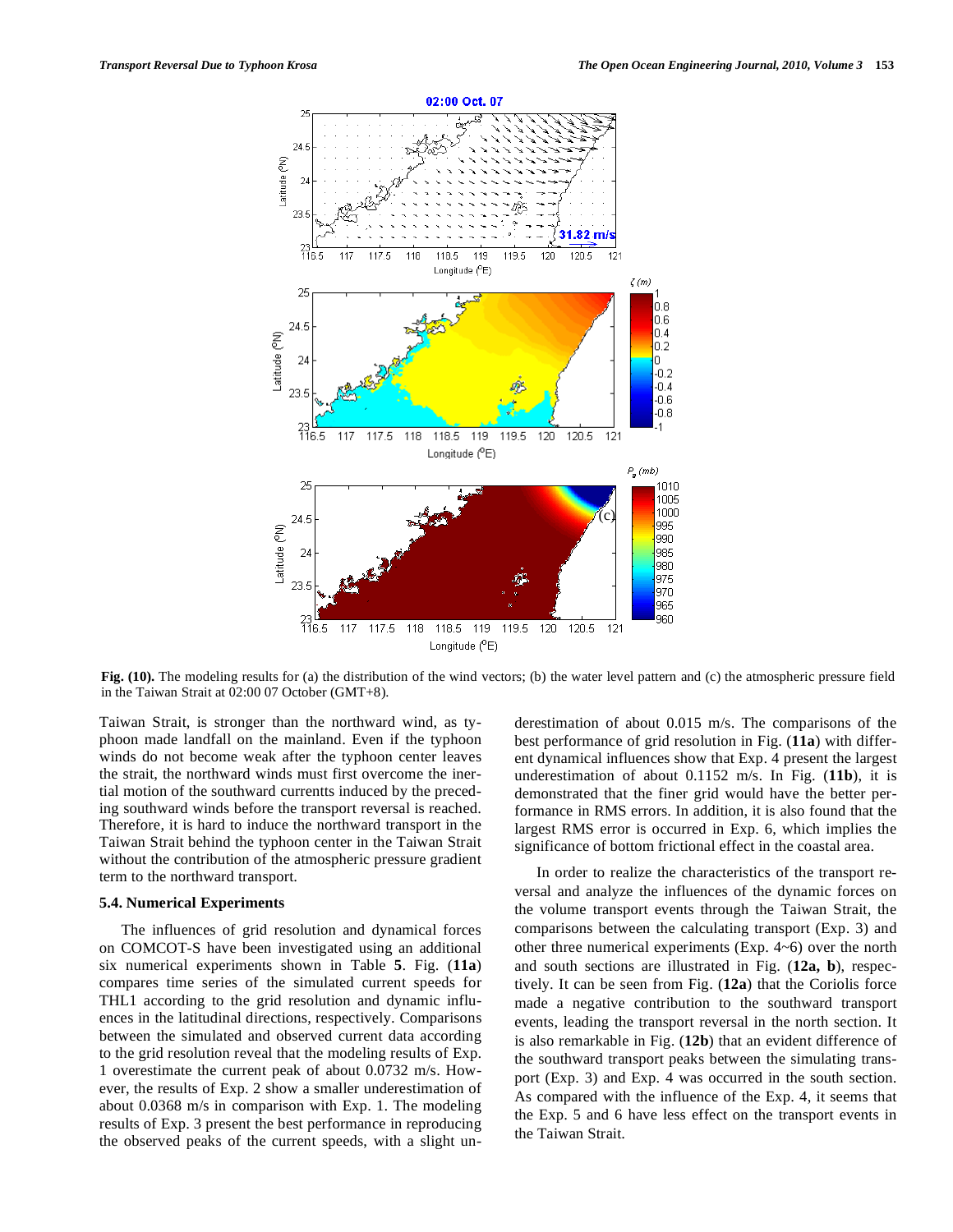

Fig. (11). (a) The comparison of the current speed in the latitudinal direction for THL1 between the field data and the numerical experiments; and (b) RMS errors between numerical experiments and observations during the period of Typhoon KROSA.

| Case name | <b>Grid Resolution</b>             | <b>Type</b>                      |
|-----------|------------------------------------|----------------------------------|
| Exp.1     | 6 min $(-10.8 \text{ km})$         | $\frac{1}{2}$                    |
| Exp.2     | $3 \text{ min } (-5.4 \text{ km})$ | $\frac{1}{2}$                    |
| Exp.3     | $1 \text{ min } (-1.8 \text{ km})$ | $\frac{1}{2}$                    |
|           |                                    |                                  |
| Exp.4     | $1 \text{ min } (-1.8 \text{ km})$ | without Coriolis force           |
| Exp.5     | $1 \text{ min } (-1.8 \text{ km})$ | without nonlinear advective term |
| Exp.6     | $1 \text{ min } (-1.8 \text{ km})$ | without bottom frictional force  |

**Table 5. The Experiments Investigating the Influences of the Grid Resolution and Dynamic Forces on COMCOT-S** 



**Fig. (12).** Time series of volume transport events in the (a) north and (b) south sections. The black solid lines with solid circles denote the simulating results of volume transport, the blue solid lines represent the results of Exp. 4, the red dashed lines are of Exp. 5, and the black dash-dotted lines are of Exp. 6.

The sequent plots for the variation of current vectors without the influence of Coriolis force (Exp. 4) in the Taiwan Strait as compared with those in Fig. (**5a-7a**) are shown in Fig. (**13**). The modeling results present that the typhooninduced currents in Fig. (**13b**) are stronger in the PHC than in the Taiwan Banks, in contrast to results in Fig. (**6a**). It is clearly shown in Fig. (**12c**) that the flow pattern in the CYR rotated anti-clockwisely, appearing a U-shaped type as compared with the eddy generation in Fig. (**7a**). In Fig. (**14**), it is verified from the transport calculation of the southward and northward peaks in the Taiwan Banks and the PHC that the Coriolis term actually made the negative contribution to the southward transport, especially in the PHC. The southward peak of 0.74 Sv through the Taiwan Banks is about one and half times the value of 0.48 Sv through the PHC although the cross-sectional area of the PHC is only one-fourth of that of the Taiwan Banks. However, the northward peak of 0.36 Sv through the Taiwan Banks is over three times the value of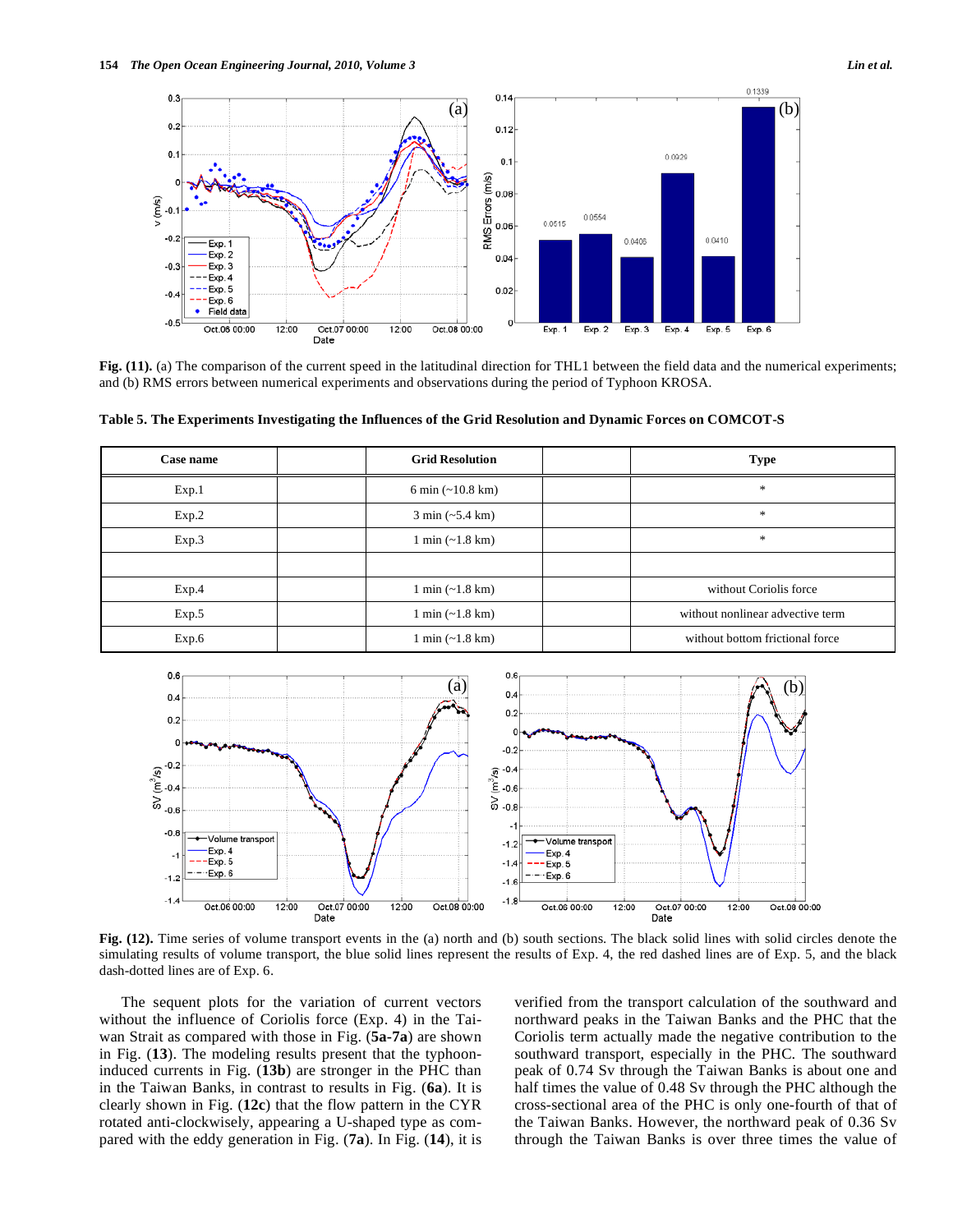

**Fig. (13).** The variation of typhoon-induced currents for the case of Exp. 4 in the Taiwan Strait at (a) 19:00 06 October; (b) 09:00 07 October and (c) 15:00 07 October (GMT+8), respectively.

0.11 Sv through the PHC. Generally, the result reveals the main pathway of typhoon-induced flow during the period of Typhoon KROSA. In addition, transport reversal would not occur in the PHC without the consideration of the Coriolis term. The model results not only lead support to the significance of Coriolis force, but also reveal new features of flow pattern in the Taiwan Strait. The calculation of the Coriolis term is more significant in the PHC than that in the Taiwan Banks. It can be realized that the formation of the anticyclonic eddy would not be reached without the contribution of the Coriolis force during the period of the northward transport in the Taiwan Strait.

# **6. CONCLUSIONS**

A comprehensive numerical model, COMCOT-S, has been applied to simulate the storm-induced currents and transport variation in the Taiwan Strait by 2007 Typhoon KROSA. The present research indicates that the modeling winds and currents are in good agreement with the observations at THL1, showing a higher relationship between local winds and currents as well. The concluding remarks are briefly listed as follows:

1. The typhoon-induced currents were found to be highly sensitive to the typhoon winds before the flow reversal at THL1. The results show that the northward currents did not fully response to the cease of the northward winds, representing the influence of other dynamical forces on the flow orientation in the Taiwan Strait.

2. The transport reversal of the north section occurred while the northward transport peak of the south section was reached, partly due to the fact that a frictional adjustment time is required for the water body to reach a certain speed at which the bottom frictional stress balances the wind shear stress during this time lag.

3. According to the transport analysis, the southward transport peak of the north section would begin to decrease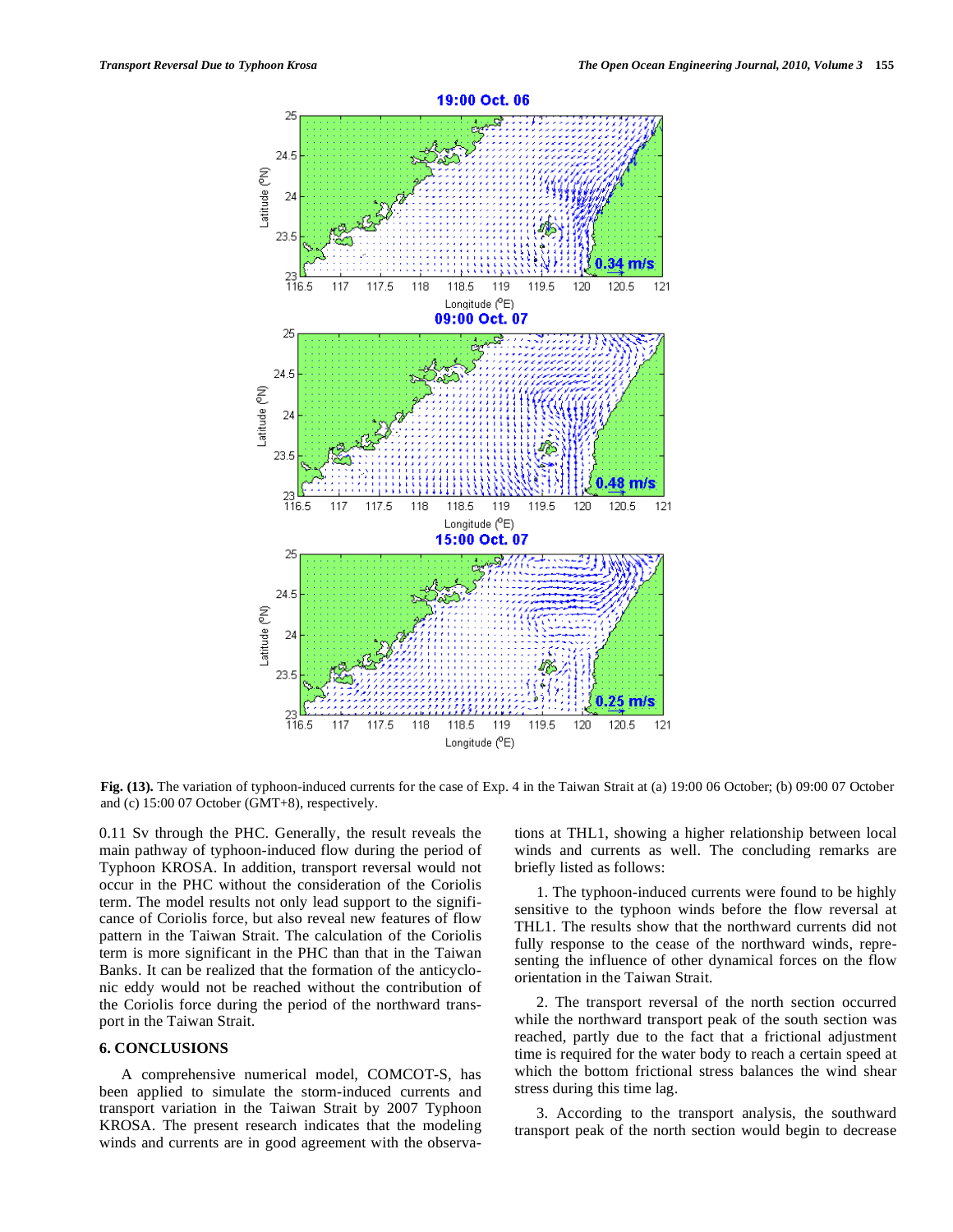

**Fig. (14).** The volume transport through the Taiwan Banks (blue bars) and the Penghu Channel (red bars) for the cases of simulating results by COMCOT-S as well as the results without the influences of Coriolis force (Exp. 4).

with respect to the decrease of wind stress and water level gradient, but with the increase of the atmospheric pressure gradient. Based on our simulating results, it's demonstrated that the atmospheric pressure gradient would contribute to the transport reversal in the Taiwan Strait predominantly. In addition, it is relevant that the direct contribution of typhooninduced dynamical forces to the transport events is more dominant in the north section than in the south section during the period of Typhoon KROSA.

4. From the results of our numerical experiments, it's verified that the finer grid would have the better performance of flow simulation by RMS error analysis. Moreover, the largest RMS error is occurred in Exp. 6, which implies the significance of bottom frictional effect on the flow calculation in the coastal region.

5. It can be seen from our modeling transport in the Taiwan Strait that the Coriolis force made a negative contribution to the southward transport events, leading the transport reversal in the north section. The dynamic forces of bottom frictional term and nonlinear advective term are found to have less effect on the transport events in the Taiwan Strait.

6. The results also imply that the calculation of the Coriolis force for the volume transport is more significant in the PHC than that in the Taiwan Banks. The formation of the anticyclonic eddy around the CYR would not be reached without the contribution of the Coriolis force to the northward transport in the PHC.

In summary, the dynamic analysis of transport events in the Taiwan Strait during the period of Typhoon KROSA have been conducted for the occurrence of transport reversal. More case studies of historical typhoons invading Taiwan will be further investigated to understand the transport variation in the Taiwan Strait by considering the astronomical tides and monsoon winds.

## **ACKNOWLEDEMENT**

This work is sponsored by National Science Counsil NSC 98-2811-E-006-046. The authors are thankful to Tainan Hydraulics Laboratory for providing the valuable field data. Also, special thanks to Dr. Xiao-Ming Wang and Prof. Philip L. –F. Liu for suggestions of this numerical model.

## **REFERENCES**

- [1] C.-R. Wu, S.-Y. Chao, and C. Hsu, "Transient, seasonal and interannual variability of the Taiwan Strait current," *J. Oceanogr.,* vol. 63, pp. 821-833, 2007.
- [2] K. Wyrtki, "Physical oceanography of the southeast Asian waters," Scripps Institution of Oceanography, San Diego, Calif 1961.
- [3] S. Jan and S. Y. Chao, "Seasonal variation of volume transport in the major inflow region of the Taiwan Strait: the Penghu Channel," *Deep-Sea Res. II,* vol. 50, pp. 1117-1126, 2003.
- [4] Y. H. Wang, S. Jan, and D. P. Wang, "Transports and tidal current estimates in the Taiwan Strait from shipboard ADCP observations (1999– 2001)," *Estuarine Coastal Shelf Sci.,* vol. 57, pp. 193-199, 2003.
- [5] C.-R. Wu and Y.-C. Hsin, "Volume transport through the Taiwan Strait: A numerical study," *Terr. Atmos. Oceanic Sci.,* vol. 16, pp. 377-391, 2005.
- [6] S., J. Jan, C.-S. Chern Wang and S.-Y. Chao, "Seasonal variation of the circulation in the Taiwan Strait," *J. Mar. Syst.*, 35, doi: 10.1016/S0924-7963(02)00130-6, pp. 249-268, 2002.
- [7] W.-Z. Zhang, H.-S. Hong, S.-P. Shang, X.-H. Yan, and F. Chai, "Strong southward transport events due to typhoons in the Taiwan Strait," *J. Geophys. Res.,* vol. 10.114, pp. 1-16, 2009.
- [8] D. S. Ko, R. H. Preller, G. A. Jacobs, T. Y. Tang, and S. F. Lin, "Transport reversals at Taiwan Strait during October and November 1999", *J. Geophys. Res.*, 108(C11), 3370, 2003.
- [9] W. G. Large and S. Pond, "Open ocean momentum fluxes in moderate to strong winds," *J. Phys. Oceanogr.,* vol. 11, pp. 324-336, 1981.
- [10] M. D. Powell, P. J. Vivkery, and T. A. Reinhold, "Reduced drag coefficient for high wind speeds in tropical cyclones," *Nature,* vol. 422, pp. 278–283, 2003.
- [11] G. J. Holland, "An analytic model of the wind and pressure profiles in hurricanes," *Monthly Weather Rev.,* vol. 108, pp. 1212-1218, 1980.